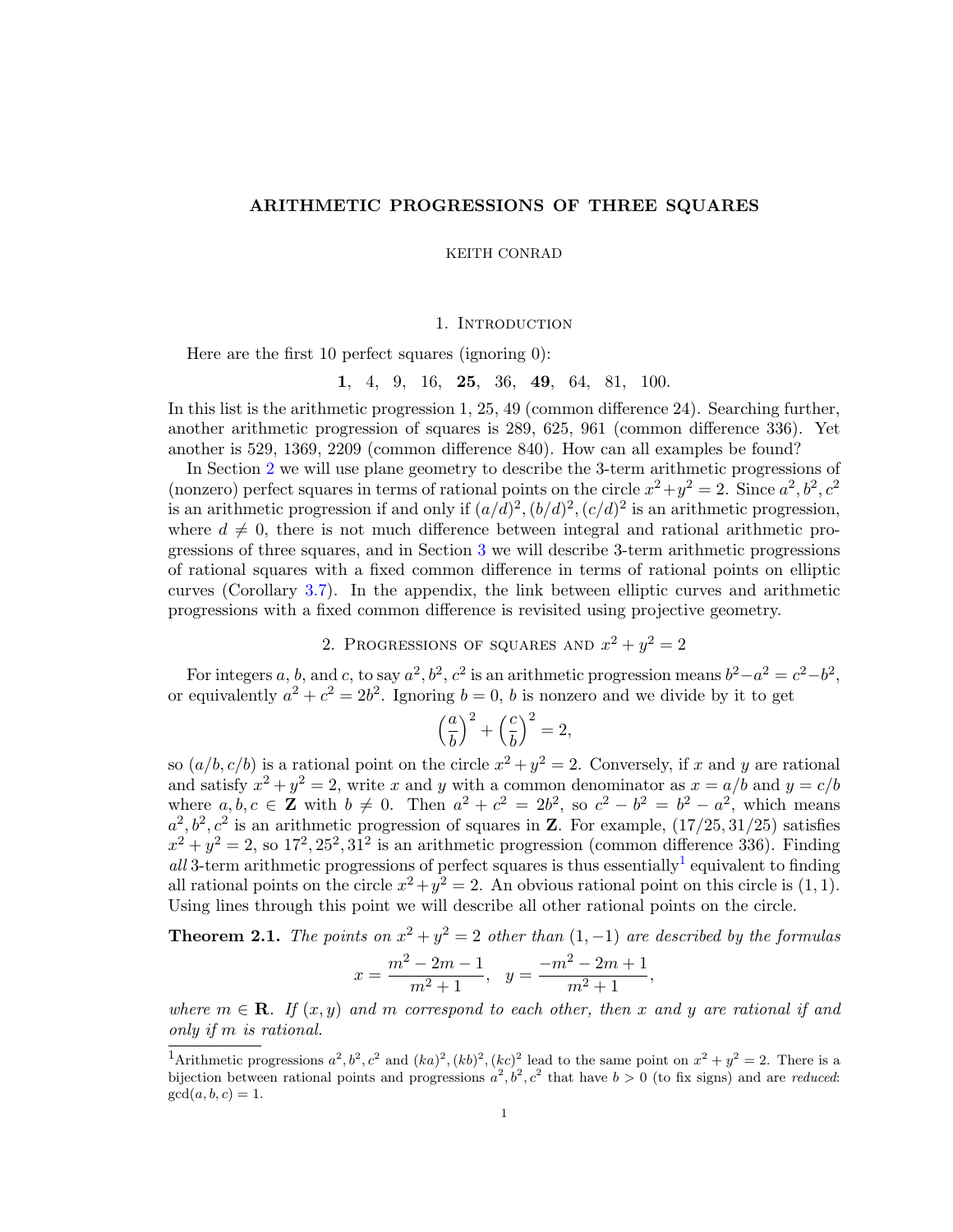#### 2 KEITH CONRAD

*Proof.* Drawing a line through the point  $(1, 1)$  and computing the second point where this line crosses the circle  $x^2 + y^2 = 2$  will let us parametrize the points on the circle according to the slopes of the lines through  $(1, 1)$ , except for  $(1, -1)$ , which is on a vertical line through (1, 1). We will see that rational points correspond to rational slopes.



Let  $(r, s)$  be a point on  $x^2 + y^2 = 2$  other than  $(1, \pm 1)$ , as in the figure above. Draw the line through  $(1, 1)$  and  $(r, s)$ . It is not vertical, so we can write the equation of the line as  $y = mx + b$ . Since the line goes through  $(1, 1)$ ,  $b = 1 - m$ . To find the coordinates of  $(r, s)$  in terms of m, note this point is on both the line and the circle. Let's substitute  $mx + b = mx + (1 - m)$  for y in the equation of the circle:

$$
2 = x2 + (mx + 1 - m)2 = (m2 + 1)x2 + 2m(1 - m)x + (1 - m)2,
$$

and after subtracting 2 and dividing by  $m^2 + 1$  this is the same as

(2.1) 
$$
x^2 + \frac{2m(1-m)}{m^2+1}x + \frac{m^2-2m-1}{m^2+1} = 0.
$$

The two points on the line and circle are  $(1,1)$  and  $(r, s)$ , so the roots of  $(2.1)$  must be  $x = 1$ and  $x = r$ . That is, the left side of  $(2.1)$  is  $(x - 1)(x - r)$ , which has constant term r, so

<span id="page-1-0"></span>
$$
r = \frac{m^2 - 2m - 1}{m^2 + 1}.
$$

Since  $(r, s)$  lies on the line  $y = mx + (1 - m)$ ,

<span id="page-1-1"></span>
$$
s = mr + (1 - m) = \frac{-m^2 - 2m + 1}{m^2 + 1}.
$$

We thus obtain correspondences from slopes to points (other than  $(1, \pm 1)$ ) and conversely:

(2.2) 
$$
m \mapsto \left(\frac{m^2 - 2m - 1}{m^2 + 1}, \frac{-m^2 - 2m + 1}{m^2 + 1}\right), (x, y) \mapsto \frac{y - 1}{x - 1}.
$$

There are two lines through  $(1, 1)$  that we neglected: the vertical line and also its tangent line to the circle, which is  $y = -x + 2$ . The tangent line has slope  $m = -1$ , and in [\(2.2\)](#page-1-1) the number  $m = -1$  goes over to  $(2/2, 2/2) = (1, 1)$ . So we can extend the correspondence to associate  $m = -1$  to the point  $(1, 1)$  itself. The two functions in  $(2.2)$  are mutually inverse mappings from all  $m \neq -1$  to all points on  $x^2 + y^2 = 2$  besides  $(1, \pm 1)$ , and if  $m \leftrightarrow (x, y)$ then  $x$  and  $y$  are rational if and only if  $m$  is rational. So the formula

(2.3) 
$$
\left(\frac{m^2 - 2m - 1}{m^2 + 1}, \frac{-m^2 - 2m + 1}{m^2 + 1}\right)
$$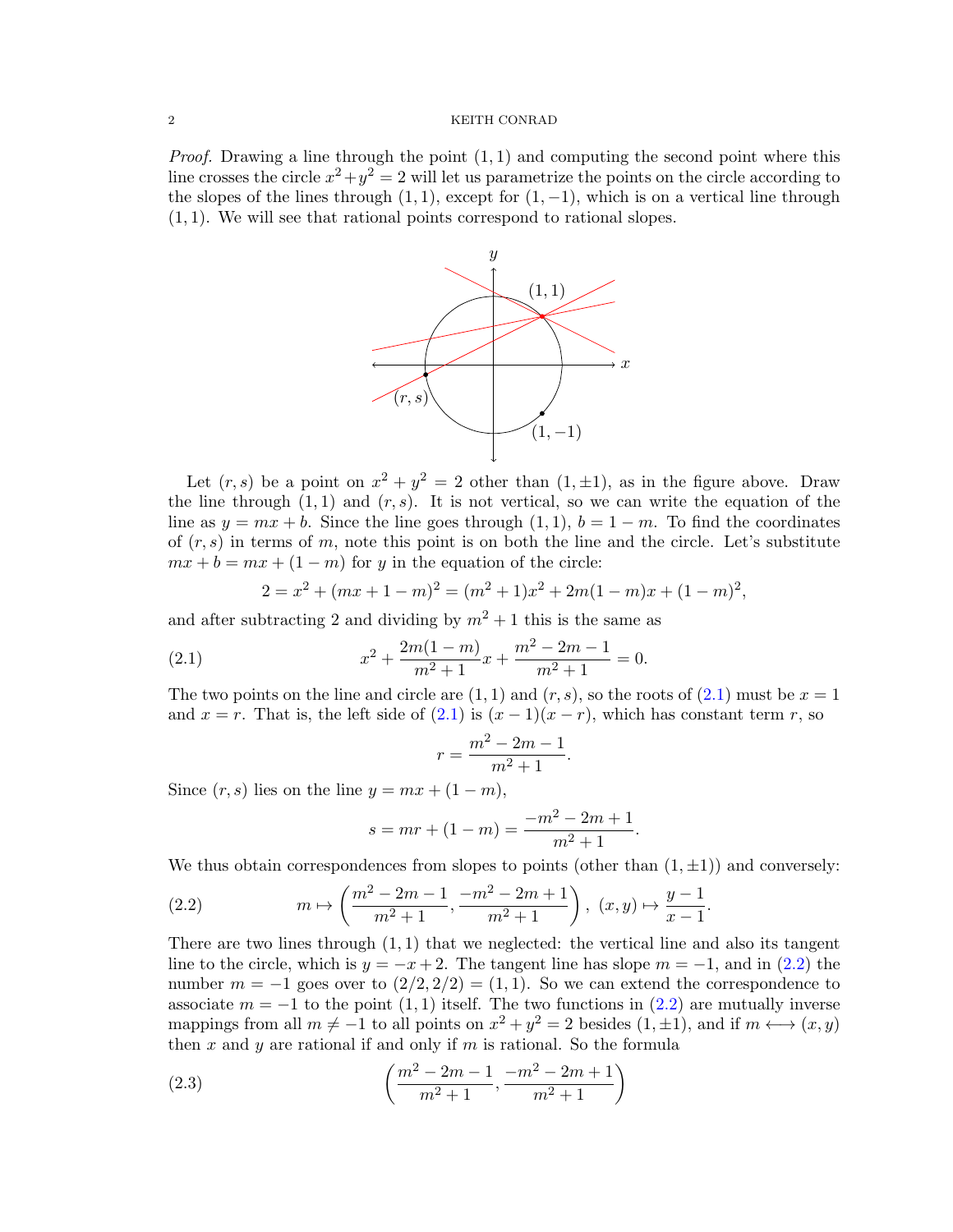describes all rational solutions  $(x, y)$  to  $x^2 + y^2 = 2$  other than  $(1, -1)$  as m runs through all rational numbers. (We get  $(1, -1)$  by setting  $m = \infty$ , corresponding to a vertical slope.)  $\Box$ 

Table [1](#page-2-1) lists some examples of rational points on  $x^2 + y^2 = 2$  found using lines through  $(1, 1)$  with rational slope and a corresponding 3-term arithmetic progression of squares by writing  $x = a/b$  and  $y = c/b$ .

| $_{m}$       | (x, y)                         | $(a^2, b^2, c^2)$ |
|--------------|--------------------------------|-------------------|
| $\mathbf{1}$ | $(-1,-1)$                      | (1, 1, 1)         |
| 1/2          | $(-7/5, -1/5)$                 | (1, 25, 49)       |
| $-1/3$       | $(-1/5, 7/5)$                  | (1, 25, 49)       |
| $-5/3$       | (23/17, 7/17)                  | (49, 289, 529)    |
| 3/4          | $\vert (-31/25, -17/25) \vert$ | (289, 625, 961)   |
|              | TABLE 1.                       |                   |

## 3. Common Differences and Elliptic Curves

<span id="page-2-0"></span>We now look at 3-term arithmetic progressions of *rational* squares having a fixed common difference (not equal to 0). For instance, 24 is the the common difference of 1, 25, 49, and it is also the common difference of

<span id="page-2-1"></span>
$$
\left(\frac{1151}{70}\right)^2, \left(\frac{1201}{70}\right)^2, \left(\frac{1249}{70}\right)^2.
$$

In fact, 24 is the common difference of an arithmetic progression of 3 rational squares not just twice, but infinitely often. We will see why using elliptic curves.

<span id="page-2-3"></span>**Theorem 3.1.** For rational  $n \neq 0$ , the triples of rational numbers  $(a, b, c)$  whose squares are an arithmetic progression with common difference n are in bijection with the rational solutions  $(m, k)$  of  $nk^2 = m^3 - m$  where  $k \neq 0$ .

*Proof.* Let  $(a, b, c)$  be a triple of rational numbers such that  $a^2, b^2, c^2$  is an arithmetic progression with common difference n, so  $b^2 - a^2 = n$  and  $c^2 - b^2 = n$ . The point  $(a/b, c/b)$  lies on  $x^2 + y^2 = 2$  and is not  $(1, \pm 1)$  since  $a/b \neq 1$ , so Theorem [2.1](#page-0-2) gives a parametric formula for  $a/b$ . Letting m be the slope of the line through  $(1, 1)$  and  $(a/b, c/b)$ , so

(3.1) 
$$
m = \frac{c/b - 1}{a/b - 1} = \frac{c - b}{a - b},
$$

we have  $a/b = (m^2 - 2m - 1)/(m^2 + 1)$  by Theorem [2.1.](#page-0-2) Therefore

<span id="page-2-2"></span>
$$
n = b2 - a2
$$
  
=  $b2 \left( 1 - \left( \frac{a}{b} \right)^{2} \right)$   
=  $b2 \left( 1 - \left( \frac{m^{2} - 2m - 1}{m^{2} + 1} \right)^{2} \right)$   
=  $b2 \frac{4(m^{3} - m)}{(m^{2} + 1)^{2}}$   
=  $\left( \frac{2b}{m^{2} + 1} \right)^{2} (m^{3} - m),$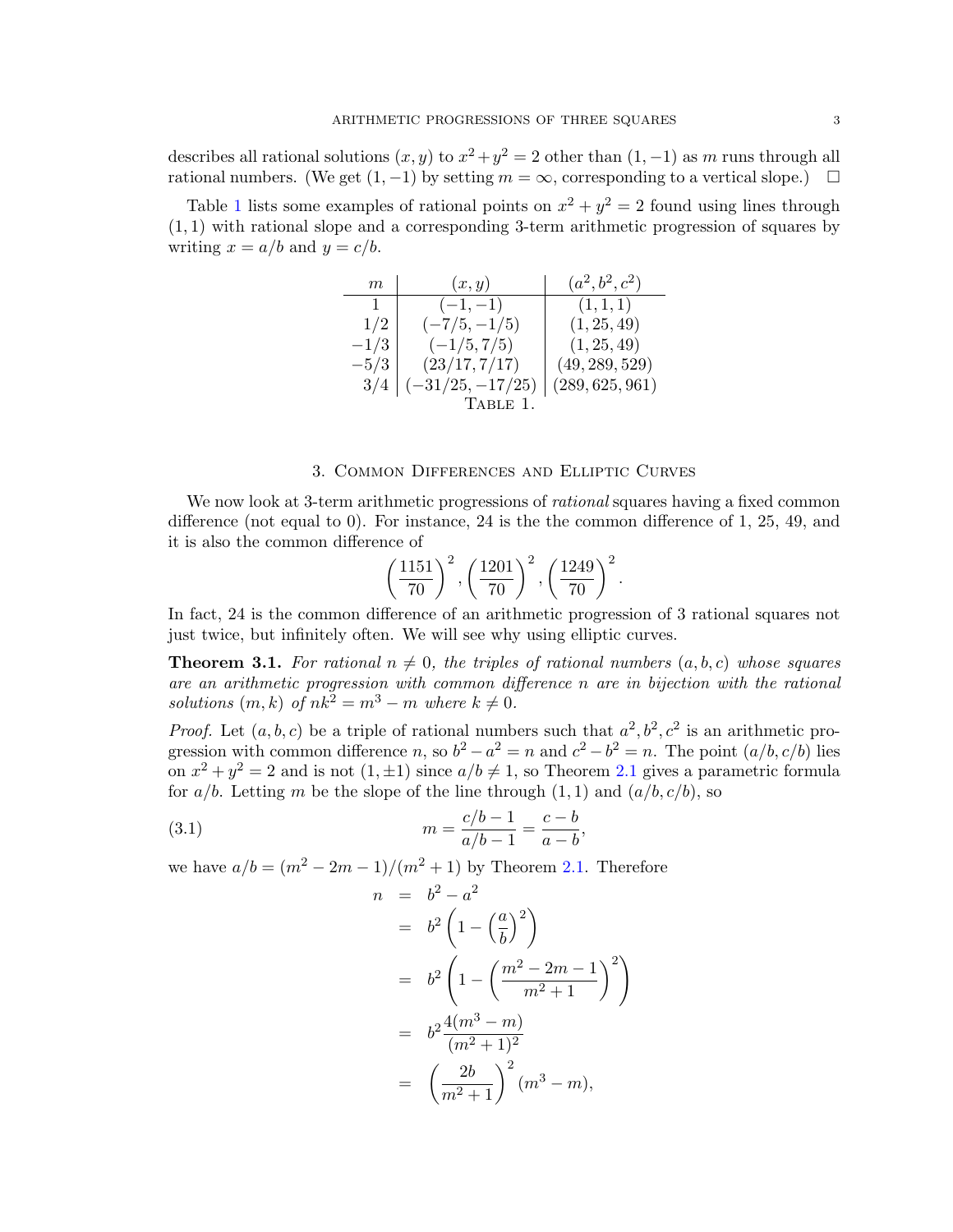so  $nk^2 = m^3 - m$ , where

<span id="page-3-0"></span>(3.2) 
$$
k = \frac{m^2 + 1}{2b} \neq 0.
$$

Substituting  $(3.1)$  into  $(3.2)$ ,

<span id="page-3-2"></span>(3.3) 
$$
k = \frac{((c-b)/(a-b))^2 + 1}{2b} = \frac{2b-a-c}{(a-b)^2},
$$

where we simplify using the relations  $a^2 = b^2 - n$  and  $c^2 = b^2 + n$ .

<span id="page-3-1"></span>Conversely, if 
$$
nk^2 = m^3 - m
$$
 for some rational numbers k and m, where  $k \neq 0$ , set

(3.4) 
$$
b = \frac{m^2 + 1}{2k}, \quad a = \frac{b(m^2 - 2m - 1)}{m^2 + 1}, \quad c = \frac{b(-m^2 - 2m + 1)}{m^2 + 1}.
$$

(These formulas are inspired by  $(3.2)$  and the parametrization of points on  $x^2 + y^2 = 2$  in Theorem [2.1.](#page-0-2)) Substituting the formula for b into those for a and c in  $(3.4)$ , we get

<span id="page-3-3"></span>
$$
a = \frac{m^2 - 2m - 1}{2k}, \quad c = \frac{-m^2 - 2m + 1}{2k}.
$$

The rational squares  $a^2, b^2, c^2$  are an arithmetic progression with common difference n.

The correspondence we found between 
$$
(a, b, c)
$$
 and  $(m, k)$  is given by

(3.5) 
$$
(a, b, c) \mapsto \left(\frac{c-b}{a-b}, \frac{2b-a-c}{(a-b)^2}\right),
$$

using  $(3.1)$  and  $(3.3)$ , and

<span id="page-3-4"></span>(3.6) 
$$
(m,k) \mapsto \left(\frac{m^2 - 2m - 1}{2k}, \frac{m^2 + 1}{2k}, \frac{-m^2 - 2m + 1}{2k}\right).
$$

Check  $(3.5)$  and  $(3.6)$  are inverses of each other.

**Example 3.2.** The arithmetic progression 1, 25, 49, with difference  $n = 24$ , arises as squares of 8 possible triples, including  $(a, b, c) = (1, 5, 7)$  and  $(a, b, c) = (-1, 5, -7)$ . Substituting these triples (not the squares  $(1, 25, 49)$ ) into  $(3.5)$  produces the pairs  $(m, k) = (-1/2, 1/8)$ and  $(m, k) = (2, 1/2)$ , which both satisfy  $24k^2 = m^3 - m$ .

In [\(3.6\)](#page-3-4) take  $m = 10$ , so  $m^3 - m = 990 = 9 \cdot 110$ . This is  $nk^2$  for  $k = 3$  and  $n = 110$ . Using [\(3.6\)](#page-3-4) with  $(m, k) = (10, 3)$ , we obtain  $a = 79/6$ ,  $b = 101/6$ , and  $c = -119/6$ . The squares  $(79/6)^2$ ,  $(101/6)^2$ , and  $(119/6)^2$  are an arithmetic progression with common difference  $n = 110$ .

<span id="page-3-5"></span>**Corollary 3.3.** For rational  $n \neq 0$ , the triples of rational numbers  $(a, b, c)$  whose squares are an arithmetic progression with common difference n are in bijection with the rational solutions  $(x, y)$  of the equation

$$
y^2 = x^3 - n^2x
$$

where  $y \neq 0$ , by

$$
(a, b, c) \mapsto \left(\frac{n(c-b)}{a-b}, \frac{n^2(2b-a-c)}{(a-b)^2}\right)
$$

and

$$
(x,y)\mapsto \left(\frac{x^2-2nx-n^2}{2y}, \frac{x^2+n^2}{2y}, \frac{-x^2-2nx+n^2}{2y}\right).
$$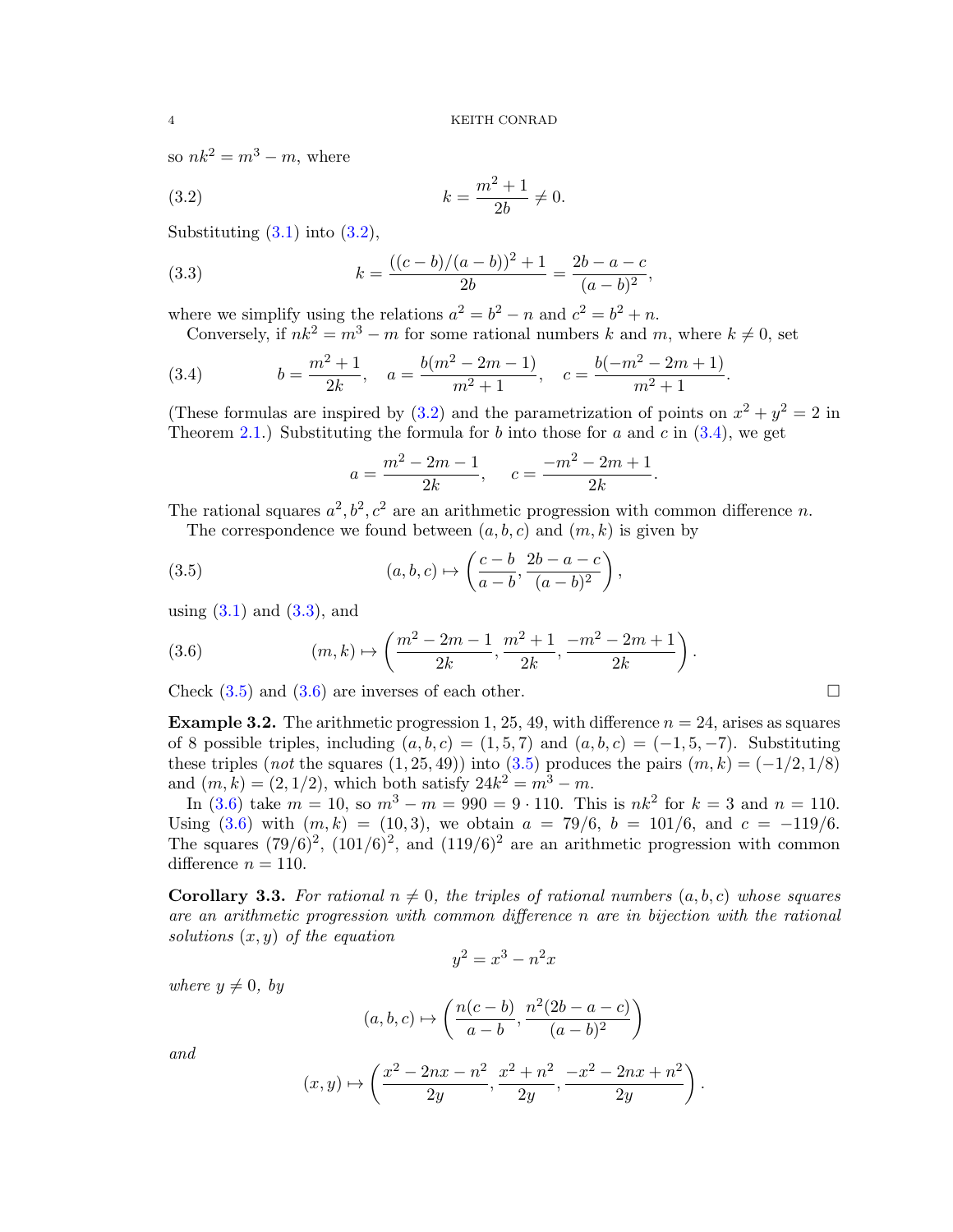*Proof.* Theorem [3.1](#page-2-3) identifies the triples  $(a, b, c)$  such that  $a^2, b^2, c^2$  has common difference n, with the pairs  $(m, k)$  satisfying  $nk^2 = m^3 - m$  where  $k \neq 0$ . We can pass between  $nk^2 = m^3 - m$  and  $y^2 = x^3 - n^2x$  by

$$
(m,k)\mapsto(nm,n^2k),\quad (x,y)\mapsto \left(\frac{x}{n},\frac{y}{n^2}\right).
$$

Composing these with [\(3.5\)](#page-3-3) and [\(3.6\)](#page-3-4) expresses  $(a, b, c)$  in terms of  $(x, y)$  and conversely.  $\Box$ 

<span id="page-4-1"></span>**Example 3.4.** A solution to  $y^2 = x^3 - 49x$  is  $(x, y) = (-63/16, 735/64)$ . Using Corollary [3.3](#page-3-5) with  $n = 7$  gives  $a = 113/120$ ,  $b = 337/120$ , and  $c = 463/120$ . The progression  $(113/120)^2$ ,  $(337/120)^2$ , and  $(463/120)^2$  has common difference 7. What happens using the same  $(x, y)$ with  $n = -7$ ?

In Section [2](#page-0-0) we used  $x^2 + y^2 = 2$  and here we use  $y^2 = x^3 - n^2x$ . Don't confuse their roles. The first one is related to all 3-term arithmetic progressions of rational squares, without concern over their common difference, while the second is related to the more refined question of whether or not there is such a progression with common difference  $n$ .

Remark 3.5. For historical reasons, an arithmetic progression of three rational squares is called a *congruum* and a positive integer  $n$  that occurs as the common difference of a congruum is called a *congruent number*.<sup>[2](#page-4-0)</sup> For example, 24 is a congruent number since it is the common difference of the congruum 1, 25, 49. Dividing through by 4, we see that 6 is also a congruent number since it is the common difference of the congruum 1/4, 25/4, 49/4. By Example [3.4,](#page-4-1) 7 is a congruent number. The number 1 is *not* a congruent number: there is no arithmetic progression of three rational squares with common difference 1. Equivalently, by Corollary [3.3,](#page-3-5) the equation  $y^2 = x^3 - x$  has no rational solutions with  $y \neq 0$ . This was conjectured by Fibonacci in the 1200s and first proved by Fermat in the 1600s. Among the integers from 1 to 10, the only congruent numbers are 5, 6, and 7. (For 5, use the arithmetic progression  $(31/12)^2$ ,  $(41/12)^2$ ,  $(49/12)^2$ .) That 1, 2, and 3 are not congruent numbers means there is no congruum with common difference equal to a perfect square, twice a perfect square, or three times a perfect square.

Next we will use standard theorems about elliptic curves to say something about the nature of the rational points on  $y^2 = x^3 - n^2x$ .

<span id="page-4-2"></span>**Theorem 3.6.** For rational  $n \neq 0$ , the only nonidentity rational points on  $y^2 = x^3 - n^2x$ of finite order are  $(0, 0)$ ,  $(n, 0)$ , and  $(-n, 0)$ .

*Proof.* Our argument is taken from [\[1,](#page-10-0) p. 660]. Write  $n = dk^2$ , where d is a squarefree integer. There is a bijection from  $y^2 = x^3 - n^2x$  to  $y^2 = x^3 - d^2x$  by  $(x, y) \mapsto (x/k^2, y/k^3)$ , which preserves rationality of points and sends  $(0, 0)$ ,  $(n, 0)$ , and  $(-n, 0)$  to  $(0, 0)$ ,  $(d, 0)$ , and  $(-d, 0)$ . Therefore, to show any *rational* point  $(x, y)$  with finite order has  $y = 0$ , there is no harm in replacing n with d, which means we may assume n is a squarefree integer.

A rational point  $P = (x, y)$  with  $y = 0$  has order 2 from the definition of the group law on elliptic curves, and these points are  $(0, 0)$ ,  $(n, 0)$ , and  $(-n, 0)$ . If  $y \neq 0$  we will show P has infinite order by contradiction. Assume  $y \neq 0$  and P is a rational point of finite order. Then the Nagell–Lutz theorem implies the coordinates of P are in **Z**. Set  $P + P = (x', y')$ .

<span id="page-4-0"></span><sup>&</sup>lt;sup>2</sup>This term is not directly related to "congruence" in the sense of modular arithmetic, and while the term "congruent number" is well-known within number theory, the term "congruum" is essentially obsolete.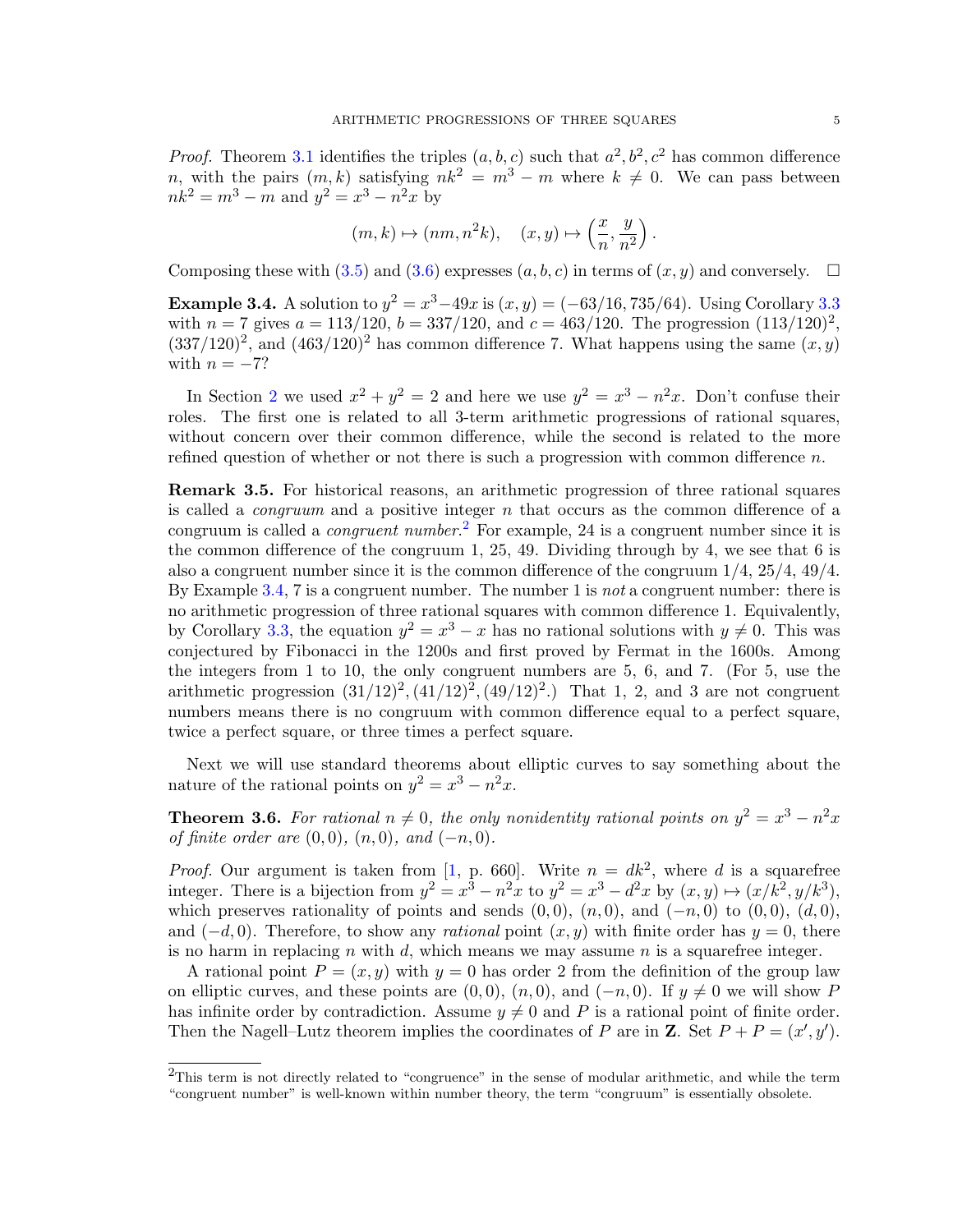Since  $P + P$  has finite order, its coordinates are also integers by Nagell–Lutz. The first coordinate of  $P + P$  turns out to be

$$
x' = \left(\frac{x^2 + n^2}{2y}\right)^2.
$$

Using the condition  $y^2 = x^3 - n^2x$ , we have

$$
x' - n = \left(\frac{x^2 - 2nx - n^2}{2y}\right)^2, \quad x' + n = \left(\frac{x^2 + 2nx - n^2}{2y}\right)^2.
$$

So  $x'-n, x', x'+n$  is an arithmetic progression of rational squares with common difference n. Write  $x'-n=a^2$ ,  $x'=b^2$ , and  $x'+n=c^2$ . Since a, b, and c are rational and square to integers, they are themselves integers. Then  $c^2 - a^2 = 2n$  is an even difference of squares. An even difference of squares is a multiple of 4 (since the only squares mod 4 are 0 and 1), so  $2n \equiv 0 \mod 4$ . Thus *n* is even. Since  $n = c^2 - b^2$  and a difference of integer squares is 0, 1, or 3 mod 4, we must have  $n \equiv 0 \mod 4$ . This contradicts n being squarefree.  $\Box$ 

For another proof of Theorem [3.6,](#page-4-2) using Dirichlet's theorem on primes in arithmetic progression, see  $[2, pp. 44-45]$  $[2, pp. 44-45]$ .

<span id="page-5-0"></span>**Corollary 3.7.** If the rational number  $n \neq 0$  is the common difference of a 3-term arithmetic progression of rational squares, then it is such a common difference for infinitely many progressions.

Proof. By Corollary [3.3](#page-3-5) a 3-term arithmetic progression of rational squares with common difference *n* leads to a rational point on the elliptic curve  $y^2 = x^3 - n^2x$  where  $y \neq 0$ , and such a point has infinite order by Theorem [3.6.](#page-4-2) Therefore repeatedly adding the point to itself on the elliptic curve gives us infinitely many rational points on the curve, which each lead back to a new 3-term arithmetic progressions of rational squares with common difference *n*.

**Example 3.8.** The 3-term arithmetic progression  $(1, 25, 49)$  with common difference  $n = 24$ is  $(a^2, b^2, c^2)$  for  $(a, b, c) = (1, 5, 7)$ , and this corresponds to the point  $P = (-12, 72)$  on  $y^2 = x^3 - 24^2x$  by the first correspondence in Corollary [3.3.](#page-3-5) The first few multiples of P on this elliptic curve are

$$
2P = (25, -35), \quad 3P = \left(-\frac{6348}{1369}, -\frac{2568456}{50653}\right), \quad 4P = \left(\frac{1442401}{4900}, \frac{1726556399}{343000}\right).
$$

Applying to these the second correspondence in Corollary [3.3](#page-3-5) we get three triples  $(a, b, c)$ besides  $(1, 5, 7)$  where  $a^2, b^2, c^2$  is an arithmetic progression with common difference 24:

,

$$
\left(\frac{1151}{70}, \frac{-1201}{70}, \frac{1249}{70}\right), \quad \left(\frac{4319999}{1319901}, \frac{-7776485}{1319901}, \frac{-10113607}{1319901}\right)
$$

$$
\left(\frac{1727438169601}{241717895860}, \frac{2094350404801}{241717895860}, \frac{-2405943600001}{241717895860}\right).
$$

**Remark 3.9.** If  $(a, b, c)$  is a triple of nonzero rational numbers whose squares are in arithmetic progression with common difference  $n \neq 0$ , then seven other triples whose squares have common difference *n* are

$$
(-a, b, c), (a, -b, c), (a, b, -c), (-a, -b, c),
$$
  
 $(-a, b, -c), (a, -b, -c), (-a, -b, -c).$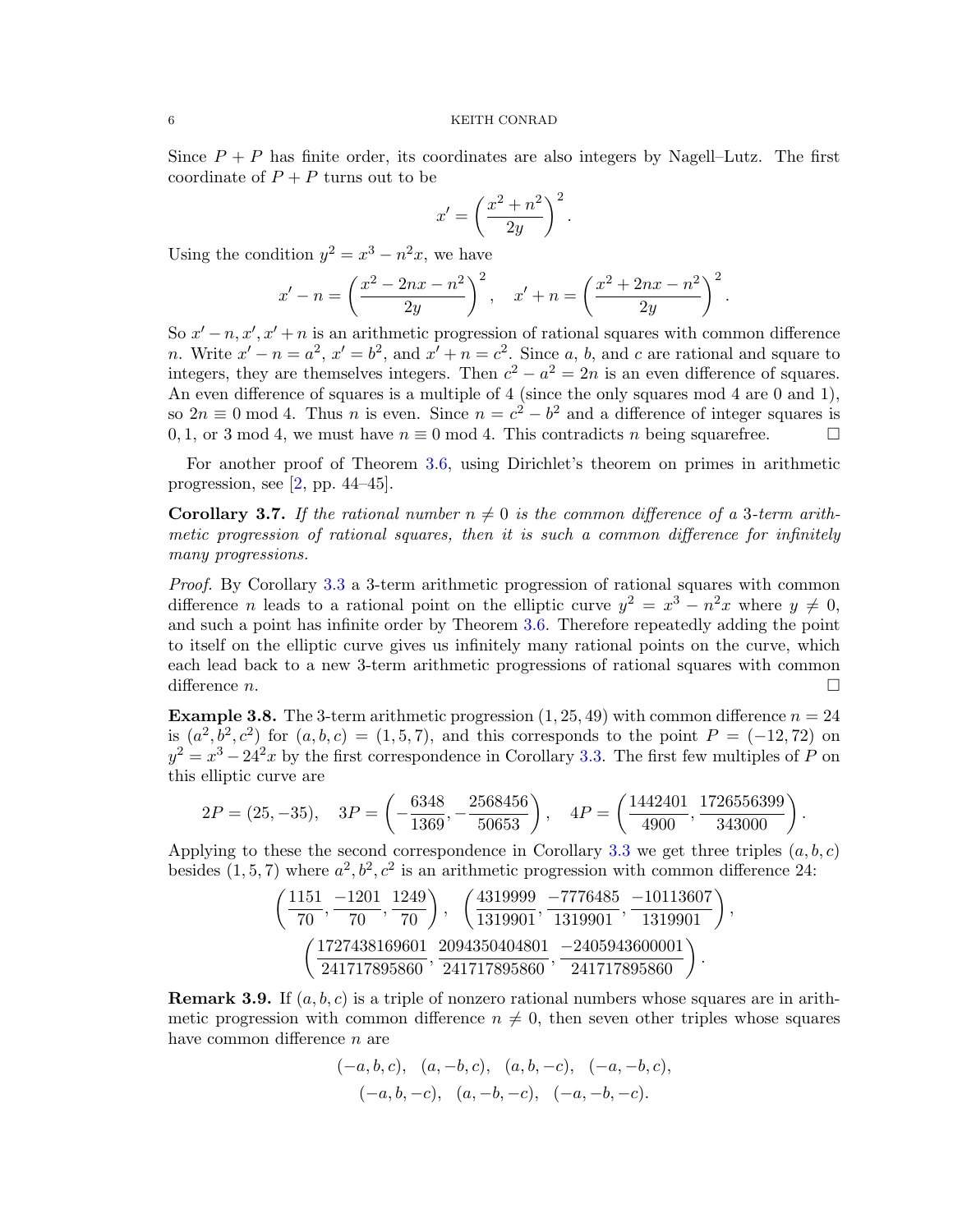Passing from these triples to points on  $y^2 = x^3 - n^2x$ , the sign changes in the coordinates have an interpretation in the group law on the elliptic curve. Say  $(a, b, c) \longleftrightarrow (x, y)$  in Corollary [3.3.](#page-3-5) Each sign change on  $a, b$ , and  $c$  is an operation of order 2. It should correspond to an operation of order 2 on the points of  $y^2 = x^3 - n^2x$ . Using the group law, some operations of order 2 are  $P \mapsto P + Q$  where Q is a point of order 2, and  $P \mapsto -P + Q$ where  $Q$  is any point.

The inverse of  $(x, y)$  is  $(x, -y)$ , which corresponds by Corollary [3.3](#page-3-5) to  $(-a, -b, -c)$ . The points of order 2 on  $y^2 = x^3 - n^2x$  are  $(0, 0), (n, 0)$ , and  $(-n, 0)$ . The sum of  $(x, y)$  and  $(0, 0)$ is  $(-n^2/x, n^2y/x^2)$ , which corresponds by Corollary [3.3](#page-3-5) to  $(-a, b, -c)$ . More generally, the sum of  $(x, y)$  and each of  $(0, 0)$ ,  $(n, 0)$ , and  $(-n, 0)$ , as well as the sum of  $(x, -y)$  and each of  $(0, 0)$ ,  $(n, 0)$ , and  $(-n, 0)$ , gives us 6 points. See Table [2.](#page-6-0) The corresponding triples from Corollary [3.3](#page-3-5) are collected in Table [3](#page-6-1) and are exactly what we are looking for.

|                                         | First Point   Second Point | Sum                                           |
|-----------------------------------------|----------------------------|-----------------------------------------------|
| (x,y)                                   | (0,0)                      | $(-n^2/x, n^2y/x^2)$                          |
| $(x, -y)$                               | (0, 0)                     | $(-n^2/x, -n^2y/x^2)$                         |
| (x, y)                                  | (n,0)                      | $(n(x+n)/(x-n),-2n^2y/(x-n)^2)$               |
| $(x, -y)$                               | (n,0)                      | $(n(x+n)/(x-n), 2n^2y/(x-n)^2)$               |
| (x,y)                                   | $(-n, 0)$                  | $\frac{(-n(x-n)}{(x+n)}, -2n^2y/(x+n)^2)$     |
| $(x, -y)$                               | $(-n, 0)$                  | $\vert -(n(x-n)/(x+n), 2n^2y/(x+n)^2)) \vert$ |
| TABLE 2. Addition on $y^2 = x^3 - n^2x$ |                            |                                               |

<span id="page-6-1"></span><span id="page-6-0"></span>

| Group Law          | Sign Change   |  |
|--------------------|---------------|--|
| (x, y)             | (a, b, c)     |  |
| $(x,y) + (0,0)$    | $(-a, b, -c)$ |  |
| $(x,y) + (n,0)$    | $(a,-b,-c)$   |  |
| $(x,y)+(-n,0)$     | $(-a,-b,c)$   |  |
| $(x, -y)$          | $(-a,-b,-c)$  |  |
| $(x, -y) + (0, 0)$ | $(a,-b,c)$    |  |
| $(x, -y) + (n, 0)$ | $(-a, b, c)$  |  |
| $(x,y)+(-n,0)$     | $(-a,-b,c)$   |  |
| TABLE 3.           |               |  |

## Appendix A. Working in Projective Space

Using projective geometry we will describe a different approach to Corollary [3.3](#page-3-5) that bypasses Theorem [3.1,](#page-2-3) and ultimately Theorem [2.1.](#page-0-2)

<span id="page-6-2"></span>**Theorem A.1.** For rational  $n \neq 0$ , there is a bijection between the sets

$$
\{(r, s, t) : s^2 - r^2 = n, t^2 - s^2 = n\}, \quad \{(x, y) : y^2 = x^3 - n^2x, y \neq 0\},\
$$

such that  $(r, s, t)$  is rational if and only if  $(x, y)$  is rational. The correspondences are

$$
(r,s,t)\mapsto \left(\frac{n(r-t)}{r-2s+t},\frac{2n^2}{r-2s+t}\right)
$$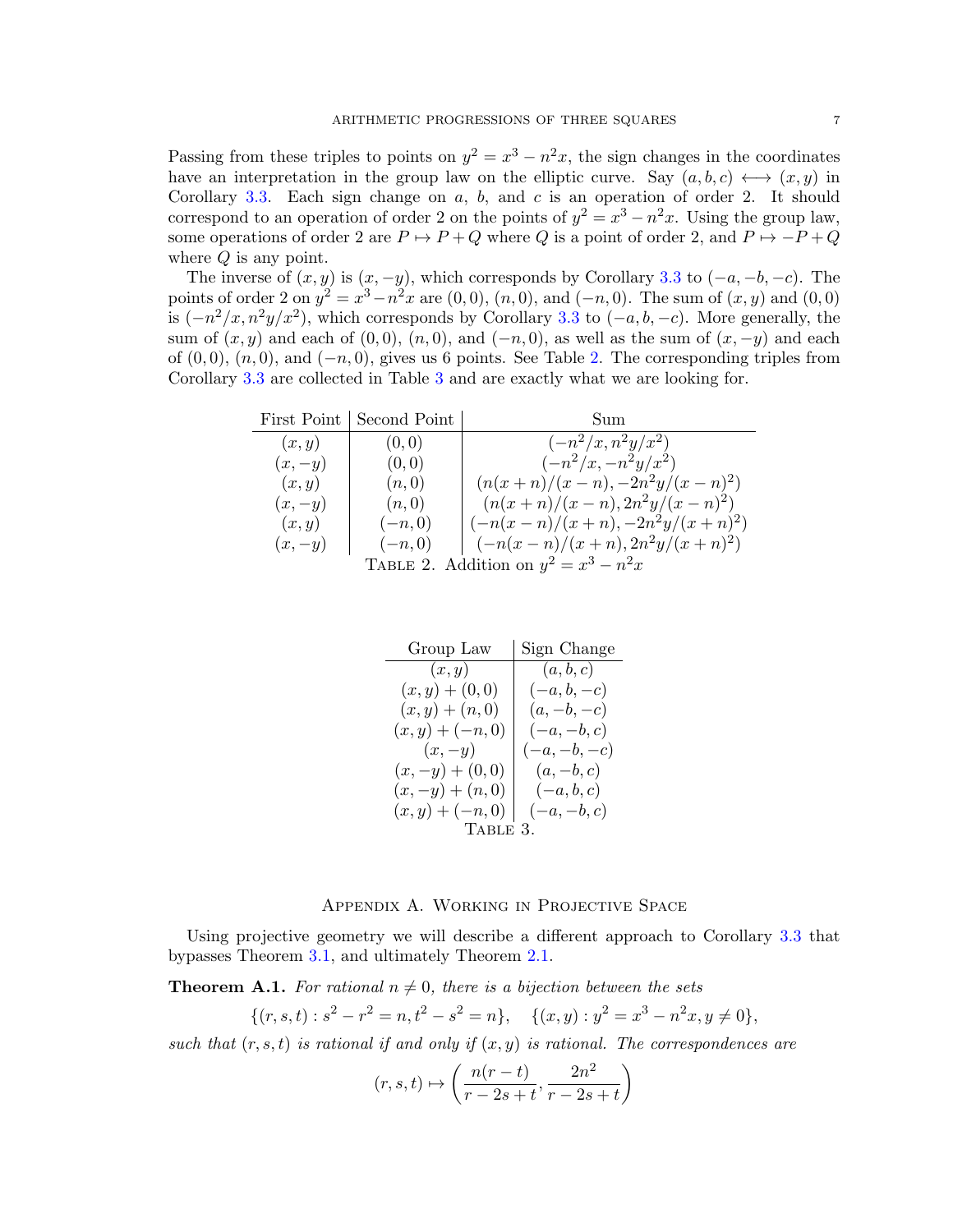and

$$
(x,y) \mapsto \left(\frac{-x^2 + 2nx + n^2}{2y}, \frac{-x^2 - n^2}{2y}, \frac{-x^2 - 2nx + n^2}{2y}\right)
$$

The correspondence here is not the same as in Corollary [3.3.](#page-3-5) We'll reconcile the discrepancy (it's off by an automorphism of the elliptic curve  $y^2 = x^3 - n^2x$ ) after the proof.

Proof. We are interested in the conditions

<span id="page-7-0"></span>
$$
s^2 - r^2 = n, \quad t^2 - s^2 = n.
$$

Homogenize these as conditions on a point  $[r, s, t, u] \in \mathbf{P}^{3}(\mathbf{R})$ :

(A.1) 
$$
s^2 - r^2 = nu^2, \quad t^2 - s^2 = nu^2.
$$

The solutions to [\(A.1\)](#page-7-0) with  $u = 0$  are the 4 points  $[1, \pm 1, \pm 1, 0]$ . These solutions don't correspond to what we're really interested in (which are the solutions  $[r, s, t, 1]$ ), but we will make use of them in a geometric construction in projective space.

Each equation in [\(A.1\)](#page-7-0) defines a surface in  $\mathbf{P}^3(\mathbf{R})$ , so we anticipate that the common solution set to both equations is a curve in  $\mathbf{P}^3(\mathbf{R})$ , just as two surfaces in  $\mathbf{R}^3$  usually intersect in a curve (not another surface). With this in mind, let  $C$  denote the solution set to  $(A.1)$  in  $\mathbf{P}^3(\mathbf{R})$ . We will make a well-chosen projection from C into a plane and find an equation of the image of C, which will turn out to be  $y^2 = x^3 - n^2x$ .

Let  $P = \begin{bmatrix} 1, 1, 1, 0 \end{bmatrix}$  and  $\Pi = \{ [r, s, 0, u] \}$ , so  $\Pi$  is a plane in  $\mathbf{P}^3(\mathbf{R})$  not containing P. Define  $f: C \to \Pi$  to be projection from P:

$$
f(Q) = \overline{PQ} \cap \Pi,
$$

where  $\overline{PQ}$  when  $Q = P$  means the tangent line to C at P. The line through [1, 1, 1, 0] and  $[r, s, t, u] \neq [1, 1, 1, 0]$  is the set of points

$$
[\lambda + \mu r, \lambda + \mu s, \lambda + \mu t, \mu u],
$$

which meets  $\Pi$  where  $\lambda = -\mu t$ . Thus  $f([r, s, t, u]) = [r - t, s - t, 0, u]$ . To find  $f([1, 1, 1, 0]),$ we need the tangent line to C at [1, 1, 1, 0]. The tangent plane to the surface  $s^2 - r^2 = nu^2$ at [1, 1, 1, 0] in  $\mathbf{P}^{3}(\mathbf{R})$  is  $r = s$ , and the tangent plane to  $t^{2} - s^{2} = nu^{2}$  at [1, 1, 1, 0] in  $\mathbf{P}^{3}(\mathbf{R})$ is  $s = t$ . The tangent line to C at P is the intersection of these two tangent planes, which is the line of points  $[r, r, r, u]$ . This meets  $\Pi$  in  $[0, 0, 0, 1]$ , so

$$
f([r, s, t, u]) = \begin{cases} [r - t, s - t, 0, u], & \text{if } [r, s, t, u] \in C - [1, 1, 1, 0], \\ [0, 0, 0, 1], & \text{if } [r, s, t, u] = [1, 1, 1, 0]. \end{cases}
$$

This formula suggests introduction of new variables for  $[r, s, t, u] \in C - P$ :

$$
v = r - t, \quad w = s - t.
$$

Then  $r = t + v$  and  $s = t + w$ , so  $(A.1)$  becomes

<span id="page-7-1"></span>
$$
(t+w)2 - (t+v)2 = nu2, t2 - (t+w)2 = nu2,
$$

which is

(A.2) 
$$
w^2 - v^2 + 2t(w - v) = nu^2, \quad -2tw - w^2 = nu^2.
$$

We can eliminate t using [\(A.2\)](#page-7-1) provided  $w - v \neq 0$  or  $w \neq 0$ . Could  $w - v = 0$  and  $w = 0$ ? If so, then  $s = t + w = t$  and  $r = t + v = t$ , and  $(A.2)$  implies  $u = 0$ , so  $[r, s, t, u] = [1, 1, 1, 0] = P$ , a contradiction. Hence we can solve for t using one equation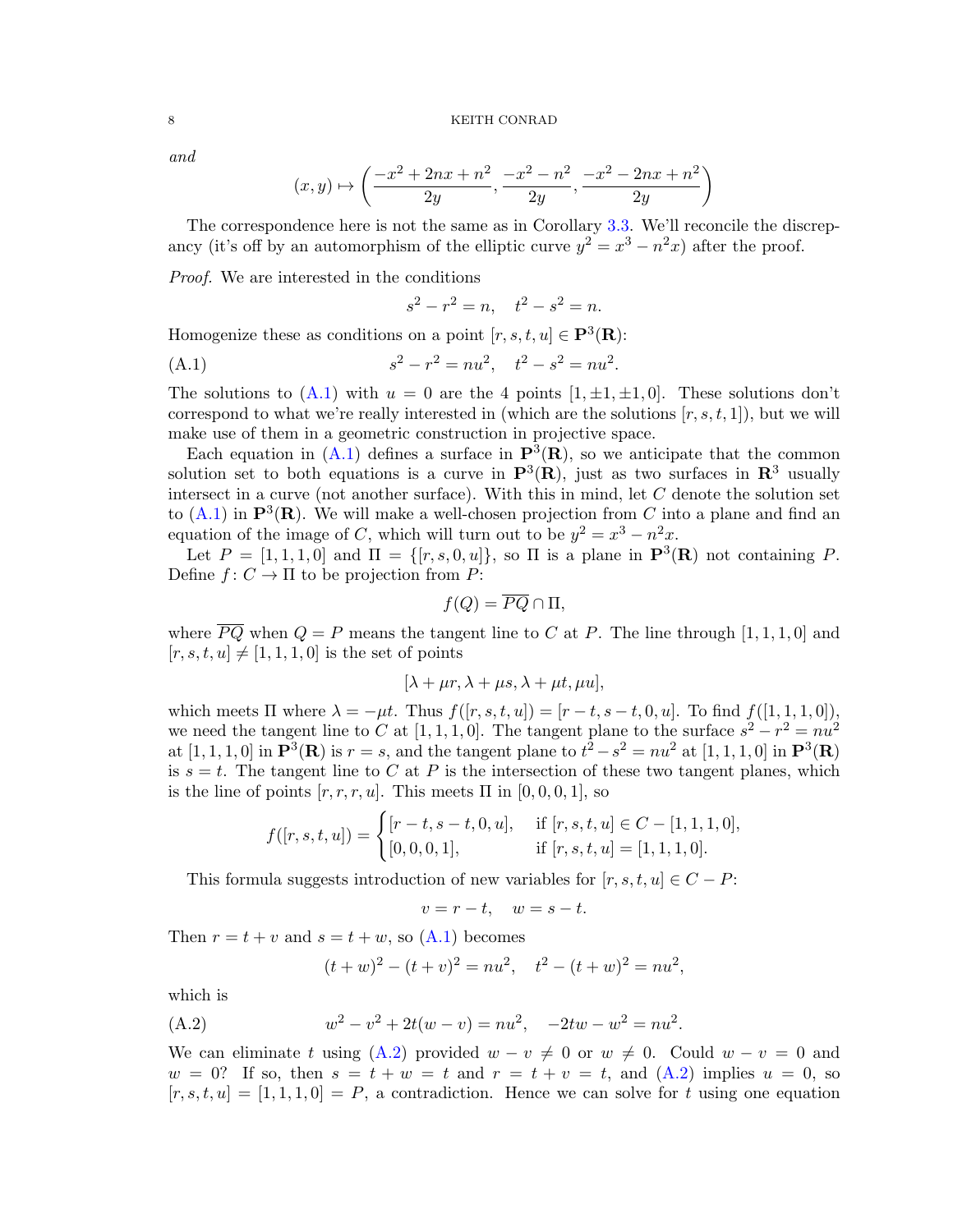in  $(A.2)$  and substitute into the other equation in  $(A.2)$  to eliminate t. The result, after clearing denominators, is

<span id="page-8-0"></span>(A.3) 
$$
2nu^2w + v^2w = w^2v + nu^2v.
$$

This is satisfied by [v, w, u] coming from points on  $C - P$ . These are the first, second, and fourth coordinates of f on  $C - P$ . Since  $f(P) = [0, 0, 0, 1]$ , we are led to take  $[v, w, u] =$  $[0, 0, 1]$  at  $P = [1, 1, 1, 0]$ , which also satisfies  $(A.3)$ . Sending  $[r, s, t, u]$  on the curve C to  $[v, w, u]$  on the curve  $(A.3)$  in  $\mathbf{P}^2(\mathbf{R})$  is a bijection.

In Table [4](#page-8-1) we list each point on C with  $u = 0$ , its image in  $[v, w, u]$  coordinates, the projective tangent line to  $(A.3)$  at the point, and where the tangent line meets  $(A.3)$ . Only for the first point in Table [4](#page-8-1) does the tangent line meet the curve  $(A.3)$  just at the point itself. So, to put  $(A.3)$  in Weierstrass form, we want to move  $[v, w, u] = [0, 0, 1]$  to  $[0, 1, 0]$ and move its tangent line to the line at infinity.

| [r, s, t, u]     | v,w,u     | Tangent line | Meets $(A.3)$                  |  |
|------------------|-----------|--------------|--------------------------------|--|
| [1, 1, 1, 0]     | [0, 0, 1] | $v=2w$       | [0, 0, 1]                      |  |
| $[1, -1, 1, 0]$  | [0, 1, 0] | $v=0$        | [0, 1, 0], [0, 0, 1]           |  |
| $[1, 1, -1, 0]$  | [1, 1, 0] | $v=w$        | [1, 1, 0], [0, 0, 1]           |  |
| $[1, -1, -1, 0]$ | [1, 0, 0] | $w=0$        | $\vert [1,0,0], [0,0,1] \vert$ |  |
| TABLE 4.         |           |              |                                |  |

Set

<span id="page-8-1"></span>
$$
v' = v
$$
,  $w' = u$ ,  $u' = v - 2w$ .

This is an invertible linear change of variables  $(v = v', w = (v' - u')/2, u = w')$  and it has the desired effect at [0, 0, 1] and its tangent line:  $[v, w, u] = [0, 0, 1]$  has  $[v', w', u'] = [0, 1, 0]$ and the line  $v = 2w$  becomes the line  $u' = 0$ . Using  $[v', w', u']$  coordinates, [\(A.3\)](#page-8-0) becomes

<span id="page-8-2"></span>
$$
4nu'w'^2 = v'^3 - u'^2v'.
$$

Multiply by  $n^3$ :

(A.4) 
$$
u'(2n^2w')^2 = (nv')^3 - n^2u'^2(nv').
$$

Now set

$$
x = nv' = nv = n(r - t), y = 2n2w' = 2n2u, z = u' = v - 2w = r - 2s + t.
$$

In these coordinates, [\(A.4\)](#page-8-2) becomes a Weierstrass equation:

$$
y^2z = x^3 - n^2xz^2.
$$

Table [5](#page-9-0) lists the  $[x, y, z]$  coordinates of the 4 points on C with  $u = 0$ . They are the 4 rational points of finite order on  $y^2 = x^3 - n^2x$ , or equivalently the rational points that play no role in the correspondence of Corollary [3.3.](#page-3-5)

The overall change of variables  $[r, s, t, u] \mapsto [x, y, z]$  is

$$
[r, s, t, u] \mapsto [n(r - t), 2n^2u, r - 2s + t].
$$

When  $u \neq 0$  and we scale u to 1, this becomes

<span id="page-8-3"></span>(A.5) 
$$
[r, s, t, 1] \mapsto [n(r - t), 2n^2, r - 2s + t] = \left[\frac{n(r - t)}{r - 2s + t}, \frac{2n^2}{r - 2s + t}, 1\right].
$$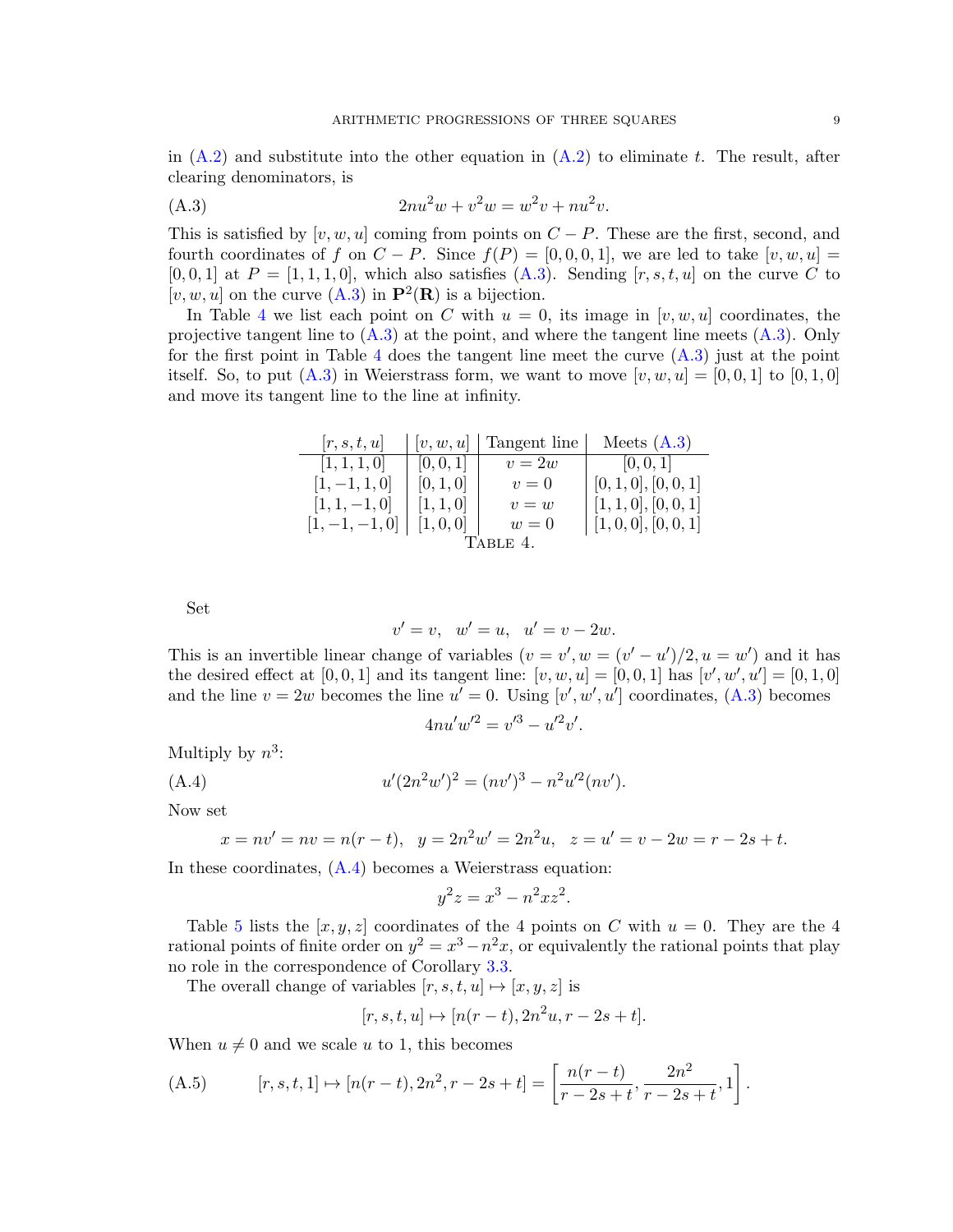<span id="page-9-0"></span>

| [r, s, t, u]     | [x, y, z]    |
|------------------|--------------|
| [1, 1, 1, 0]     | [0, 1, 0]    |
| $[1, -1, 1, 0]$  | [0, 0, 1]    |
| $[1, 1, -1, 0]$  | $[-n, 0, 1]$ |
| $[1, -1, -1, 0]$ | [n, 0, 1]    |
| TABLE 5.         |              |

(To see that  $r-2s+t \neq 0$ , assume otherwise:  $r+t = 2s$ . Combining this with the arithmetic progression condition  $r^2 + t^2 = 2s^2$ , we get  $r = s$  after a little algebra, so  $nu^2 = s^2 - r^2 = 0$ , hence  $u = 0$ , a contradiction.) The inverse of  $(A.5)$ , for  $y \neq 0$ , is

$$
[x, y, 1] \mapsto \left[ \frac{-x^2 + 2nx + n^2}{2y}, \frac{-x^2 - n^2}{2y}, \frac{-x^2 - 2nx + n^2}{2y}, 1 \right]
$$

**Example A.2.** When  $n = 6$  $n = 6$ , Table 6 lists the 8 rational triples that square to the arithmetic progression  $1/4$ ,  $25/4$ ,  $49/4$  and the corresponding rational points on  $y^2 = x^3 - 36x$ .

<span id="page-9-1"></span>

| (r,s,t)              | (x,y)       |
|----------------------|-------------|
| (1/2, 5/2, 7/2)      | $(18, -72)$ |
| $(-1/2, 5/2, 7/2)$   | $(12, -36)$ |
| $(1/2, -5/2, 7/2)$   | $(-2, 8)$   |
| $(1/2, 5/2, -7/2)$   | $(-3,-9)$   |
| $(-1/2, -5/2, 7/2)$  | $(-3, 9)$   |
| $(1/2, -5/2, -7/2)$  | (12, 36)    |
| $(-1/2, 5/2, -7/2)$  | $(-2,-8)$   |
| $(-1/2, -5/2, -7/2)$ | (18, 72)    |
| TABLE 6.             |             |

For a triple  $(a, b, c)$  satisfying  $b^2 - a^2 = n$  and  $c^2 - b^2 = n$ , the corresponding point  $(x, y)$ on  $y^2 = x^3 - n^2x$  using Corollary [3.3](#page-3-5) is

(A.6) 
$$
\left(\frac{n(c-b)}{a-b}, \frac{n^2(2b-a-c)}{(a-b)^2}\right),
$$

while Theorem [A.1](#page-6-2) sends  $(a, b, c)$  to

(A.7) 
$$
\left(\frac{n(a-c)}{a-2b+c}, \frac{2n^2}{a-2b+c}\right).
$$

These different correspondences are related to each other by an automorphism of  $y^2 =$  $x^3 - n^2x$ . Specifically, if we run through the operations in Table [2,](#page-6-0) the function

<span id="page-9-3"></span><span id="page-9-2"></span>
$$
(x,y) \mapsto \left(\frac{-n(x-n)}{x+n}, \frac{-2n^2y}{(x+n)^2}\right) = (x,y) + (-n,0)
$$

takes  $(A.6)$  to  $(A.7)$  and conversely, and it is an involution (order 2).

Let's see how a change in the plane of projection in the proof of Theorem [A.1](#page-6-2) changes the calculations. Project from  $P = \begin{bmatrix} 1, 1, 1, 0 \end{bmatrix}$  to the plane  $\{ \begin{bmatrix} 0, s, t, u \end{bmatrix} \}$  instead of to the plane